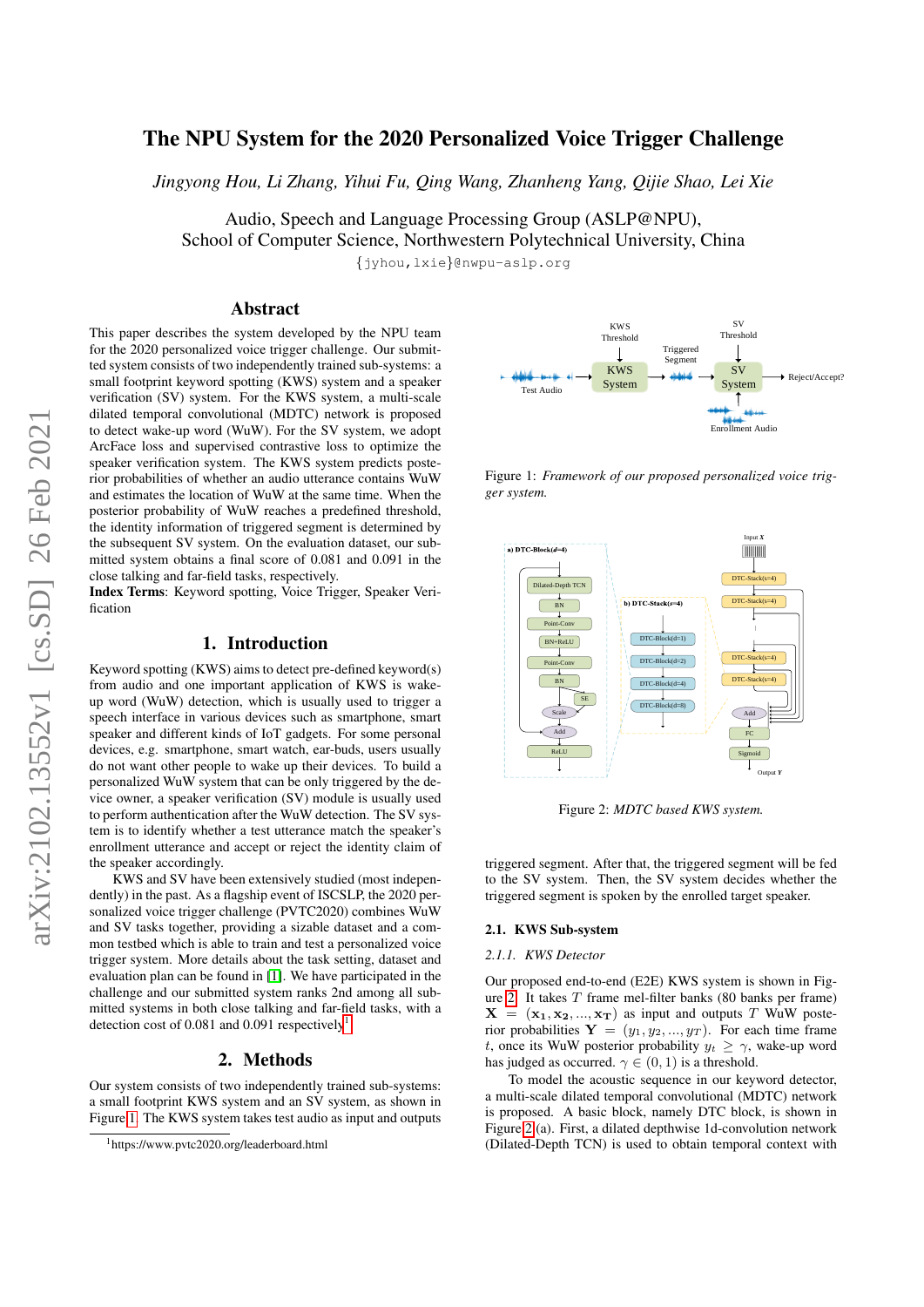filter size is (5\*1) and dilation rate can be set accordingly. Since simple depthwise 1d-convolution is used, the number of training parameters and computation cost can be reduced greatly. After the Dilated-Depth TCN, two layers of pointwise convolution (Point Conv) are used to integrate the features from different channels. We insert batch normalization (BN) and ReLU activation functions between different convolutional layers. In addition, we add a squeeze-and-exception (SE) module after the last Point Conv layer to learn the attention information between different channels. A residual connection between input and last ReLU activation function is also adopted to prevent gradient vanishing and gradient explosion. Four DTC blocks are stacked to form a DTC stack, as shown in Figure [2](#page-0-2) (b). The dilation rates of four DTC blocks are set to 1, 2, 4 and 8 respectively. The receptive field of each DTC stack is 60 frames. In our submitted system, we use 4 DTC stacks as the feature extractor. Receptive field of the feature extractor is  $4 * 60 = 240$ frames, which is big enough to model a WuW. We extract feature maps from DTC stacks with different receptive fields and sum them up as the input of a keyword classifier. For the keyword classifier, a simple fully-connected layer followed by a sigmoid output layer is used to predict the posterior of WuW.

### *2.1.2. KWS Labeling and Loss*

For a positive training utterance, we select up-to 40 frames around middle frame of the WuW region as positive training samples and assign 1 to them. Other frames in the positive training utterance are discarded as ambiguous and are not used in training. For negative training utterances, all frames are regarded as negative training samples and assigned to 0. Our KWS system is thus modeled as a sequence binary classification problem. To train the model, binary cross entropy (BCE) loss is used:

$$
Loss(BCE) = -y_i^* \ln y_i - (1 - y^*) \ln(1 - y_i), \quad (1)
$$

where  $y_i^* \in \{0, 1\}$  is the ground-truth class label for frame i,  $y_i = M(\mathbf{x}_i; \theta) \in (0, 1)$  is the WuW posterior predicted by the KWS model  $M$  with parameter  $\theta$ .

#### *2.1.3. Data Augmentation*

We augment the original training set of the challenge, which is critical for our system to generalize to the development set as well as the evaluation set. For the original training data, the keyword always appears at the beginning of the utterance and rest of the utterance is the speech spoken by the same speaker. For the development set and the evaluation set, the keyword always appears at the end of the utterance, and there may exist speech from other speakers before the keyword. Only using the original training data to train our model, it is hard to generalize the model to the development and evaluation sets, which results in a very low recall.

The positive keyword training set is composed as the following parts.

- 1) The keyword segments in the training positive utterances;
- 2) Randomly select non-keyword speech segments and pad them before the above keyword segments in 1);
- 3) Pad non-keyword speech segments both before and after the above keyword segments in 1);

In addition, we also create more negative training utterances. The specific strategy is to cut the positive utterance in 3) at the middle frame of the keyword into two segments which are subsequently used as negative training examples. This kind of negative examples can improve the generalization ability of the model too.

SpecAugment [\[2\]](#page-3-1) is also applied during training, which is first proposed for end-to-end (E2E) ASR to alleviate over-fitting and has recently proven to be effective in training E2E KWS system as well [\[3\]](#page-3-2). Specifically, we apply time as well as freqency masking during training. We randomly select  $0 - 20$ consecutive frames and set all of their Mel-filter banks to zero, for time masking. For frequency masking, we randomly select 0 − 30 consecutive dimensions of the 80 Mel-filter banks and set their values to zero for all frames of the utterance.

### *2.1.4. Location Estimation*

As mentioned before, the keywords always appear at the end of positive utterances. Based on this, we do not explicitly predict the starting and ending frames of the keywords. Instead, in an utterance, we take the frame with the largest keyword posterior as the middle position of the keyword. We use the estimated middle position and the end frame of the keyword to estimate the starting frame of the keyword. Although this trick can not be applied to real applications, it is effective for the specific condition of this challenge. Note that there are several previous studies that explicitly model the location of keyword in a positive utterance [\[4,](#page-3-3) [5,](#page-3-4) [6,](#page-3-5) [7\]](#page-3-6).

### 2.2. SV Sub-system

### <span id="page-1-1"></span>*2.2.1. Speaker Verification Model*

We use the similar model structure as the baseline [\[1\]](#page-3-0). Our SV system consists of a front-end feature extractor, a statistic pooling layer and a back-end classifier. ResNet34 [\[8\]](#page-3-7) with SEblock [\[9\]](#page-3-8) is used as the feature extractor. For back-end classifier, the ArcFace loss [\[10\]](#page-3-9) (the Baseline system uses AM-Softmax) is used. Supervised contrastive loss [\[11\]](#page-3-10) is also adopted to further decrease the intra-class distance and increase the inter-class distance. We have trained two models. The two models have the same model structure except for the statistic pooling layer. One model uses attentive statistic pooling (ASP) [\[12\]](#page-3-11), and the other uses the self-attentive pooling (SAP) [\[13\]](#page-3-12).

### *2.2.2. Training Corpus*

We choose SLR38, SLR47, SLR62, SLR82 and SLR33 from Open $SLR<sup>2</sup>$  $SLR<sup>2</sup>$  $SLR<sup>2</sup>$  to pretrain our SV model. Data augmentation strategies in Kaldi [\[14\]](#page-3-13) are adopted duration training. The MU-SAN [\[15\]](#page-3-14) noise and room impulse response (RIR) databases from [\[16\]](#page-3-15) are used for noisy speech simulation. Eighty dimensional Mel-filter bank features with 25ms window size and 10ms window shift are extracted as model inputs.

# 3. Experimental Setups

### 3.1. KWS

We randomly separate 10% speakers' data in the original training set as a validation set, and the rest participates in the back propagation. Adam optimization is used with a learning rate of 0.002 and a mini-batch size of  $M = 150$ . After each epoch, we evaluate the loss on the validation set. If there is no reduction in loss, the learning rate begins to decay by a factor of 0.7. After

<span id="page-1-0"></span><sup>2</sup>https://openslr.org. Note that speakers with less than 10 utterances are excluded in model training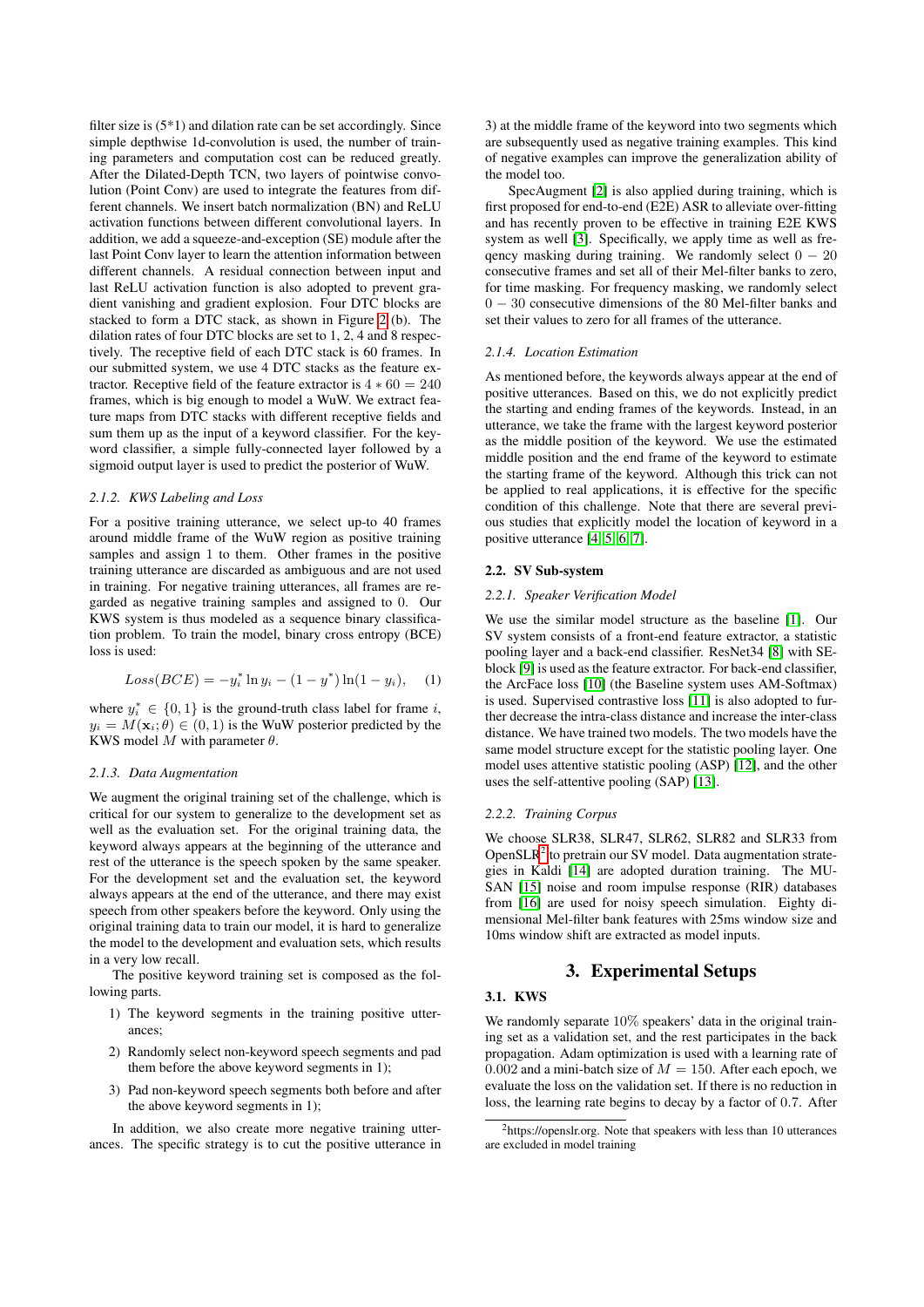at least 15 epochs of training, we stop the training if there is no further decrease in the loss on the validation set.

### 3.2. SV

To train the SV system, we keep the same training-validation data configuration as the KWS system. We first pretrain our base model using the selected data from OpenSLR. After that, we fine-tune the model twice using the training data. The original training dataset is used to adapt the base model at first. Then, to obtain a text-dependent speaker verification system, the keyword segments (cut from the whole utterance) is used to finetune the model again. Stochastic gradient descent (SGD) optimizer is used for model training. During pretraining, the initial learning rate is 0.1, decayed 10 times every 5 epochs. After 30 epochs, the loss will converge to around 0.2. In the finetune stage, we freeze parameters of the pretrained model in the beginning and only train the final layer. When the loss reaches around 0.2, all the parameters are tuned in the training, until the loss converge to a steady state.

#### 3.3. Evaluation Metric and Determination of Thresholds

In this challenge, a special detection cost function  $C_d$  defined by the organizers is used to evaluate a personalized voice trigger system. False rejection (FR) and false alarm (FA) are two typical detection errors in the task. Detection cost function is a weighted sum of FA rate (FAR) and FR rate (FRR):

$$
C_d = FRR + \alpha * FAR,
$$
 (2)

where,  $\alpha$  is a factor used to adjust the cost of FAR and FRR, and it is constantly set as 19 [\[1\]](#page-3-0). Usually, by tuning the detection threshold of the SV system, FAR and FRR will change and there is a tradeoff between the two. If we know the detection label of a dataset, we can get  $minC_d$ , a minimum  $C_d$  on the dataset:

$$
minC_d = \underset{\delta}{\text{argmin}}(FRR(\delta) + \alpha * FAR(\delta)), \qquad (3)
$$

where  $\delta$  is the threshold of the SV system.

We have two thresholds need to be determined –  $\gamma$  for the KWS system and  $\delta$  for the SV system. On the development set, we find that a lower KWS FRR could make the  $min\bar{C}_d$  smaller. To this end, we choose a smaller  $\gamma = 0.01$  to ensure that the KWS FRR is relatively lower. On the development set, we traverse all the SV thresholds to get  $\delta_1$  and  $\delta_2$  which minimize the  $C_d$  for close talking and far-field tasks. On the evaluation set, the SV threshold for each task is directly borrowed from that tuned for the development set.

# 4. Experimental Results

# 4.1. KWS Results

Figure [3](#page-2-0) and [4](#page-2-1) show DET curves for different KWS systems on the development set. We reproduce the official KWS system ('PVTC2020 Baseline' in Figure [3](#page-2-0) and [4\)](#page-2-1) according to the official source code. Compared to the PVTC2020 Baseline, our proposed KWS system achieves obviously much better DET curves in both close talking and far-field tasks.

In order to further improve the performance of our KWS system, the negative utterances of the development set are used to train our KWS model. There are two reasons: 1) we assume that the recording condition in development set is more matchable to that in the evaluation set, compared to the training set;

<span id="page-2-0"></span>

Figure 3: *DET curves of different KWS systems on development set with close talking task.*

<span id="page-2-1"></span>

Figure 4: *DET curves of different KWS systems on development set with far-field task.*

2) we want to use data from more speakers to improve the generalization ability of the model.

We do not have the label of evaluation set, so we still have to test the results on the development set even we have used it to train our KWS model. As expected, using development negative utterances to train our KWS model could improve the performance by a big margin ('PVTC2020 Baseline + dev' in Figure [3](#page-2-0) and [4\)](#page-2-1).

In the model training,  $2/3$  of the training data is far-field data. However, comparing Figure 1 and Figure 2, we find that the performance on far-field task is much worse than that on close talking task. This indicates that the far-field task is more challenging than the close talking task.

### 4.2. SV Results

SV results on the development set are shown in Table [1.](#page-3-16) SV-ASP and SV-SAP are two models with different statistic pooling layers mentioned in Sec. [2.2.1.](#page-1-1) Here, equal error rate (EER) and is used as the SV evaluation metric. Compared to the baseline SV system, our system (with ArcFace loss and supervised contrastive loss) obtains better ERRs on both tasks. We also notice